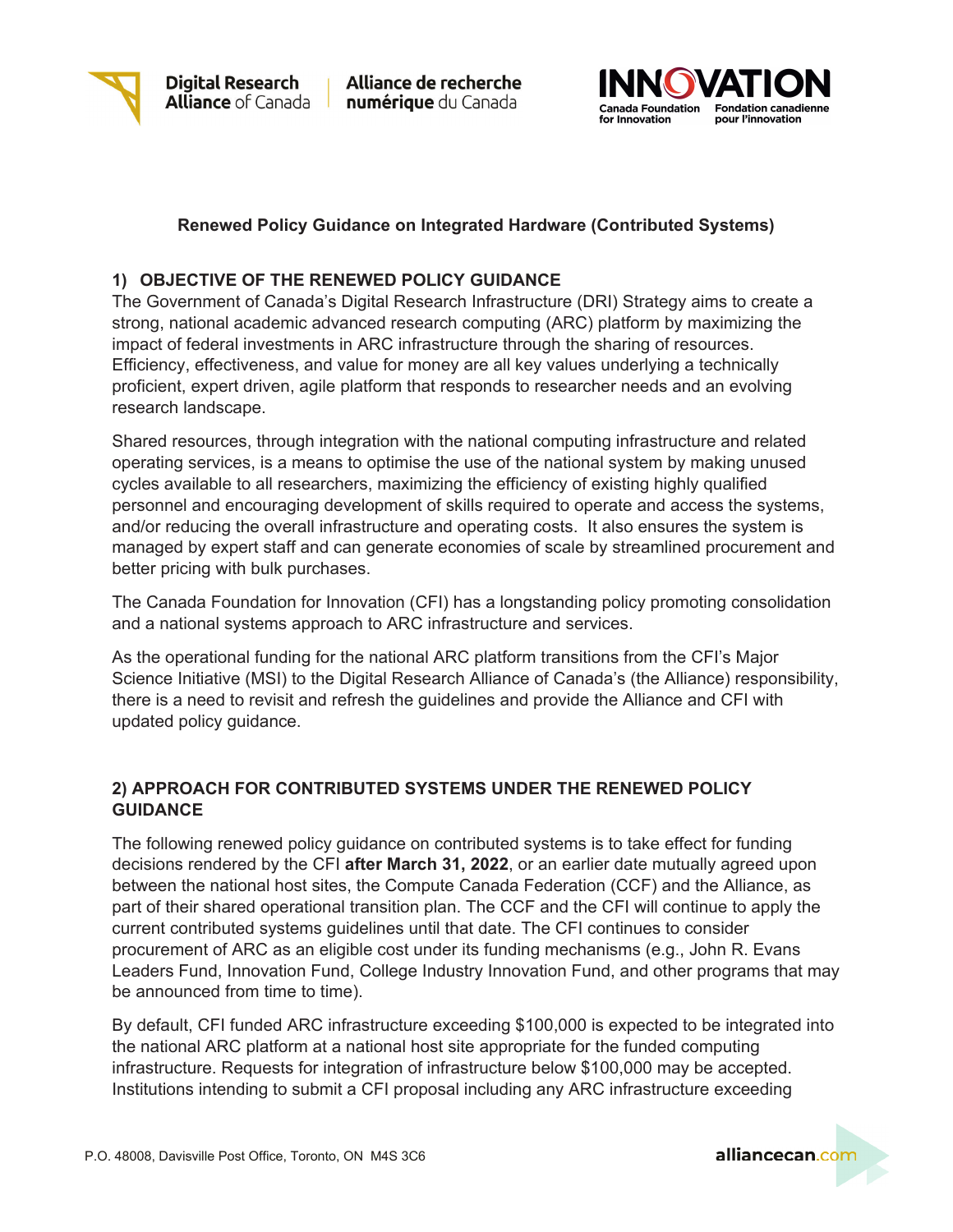\$100,000 must develop their proposals in consultation with the Alliance and national host sites. Additional information and guidelines on main equipment costing, supporting equipment costing and O&M costing will be made available on the Alliance's [website.](https://engagedri.ca/funding-opportunities/advanced-research-computing-infrastructure) A plan to handle the funding of supporting equipment and system expansion necessary to housing the hardware that comes with CFI awards will be determined by the Alliance alongside the cost coverage schedule.

Host sites have discretion to accept or decline a system based on local factors, including but not limited to lack of space or capacity to install additional equipment. The Alliance will work with national host sites to determine an appropriate location within the national platform.

## **2.1 Definitions**

**National Host Site:** Any data centre designated by the Alliance as an eligible location to host and receive nationally funded infrastructure. Current designated national host site locations include: McGill University (Beluga-Narval), University of Toronto (Niagara), University of Waterloo (Graham), Simon Fraser University (Cedar), University of Victoria (Arbutus) and Memorial University (ACENET).

**National Platform:** The collective ecosystem of all national host sites and supporting national services/personnel accessible to eligible Canadian researchers and their collaborators.

**Integrated Hardware (Contributed System):** Any computing hardware or computing resource that is installed and incorporated as part of an Alliance designated national host site. Default condition for all CFI-funded infrastructure.

**Exemptions:** Exemptions from integration are permissible on a limited basis. Exemptions refer to exemption from integration with the national platform at a host site and may include colocated hardware or external installation.

**Co-located Hardware:** Any computing hardware or computing resource installed at a national host site and operated by the national host site, but is not fully integrated into the national host site/platform. This takes advantage of the existing operating expertise and efficiencies located at a national host site. When not being used by the designated project, unused cycles may be available to other national users.

Funding of a portion of operational costs of co-located hardware by the Alliance is dependent on the possibility for access by other users.

**External Installation:** Any hardware installed outside an approved national host site, irrespective of location.

**Operations & Maintenance (O&M)**: This refers to the tasks associated with the daily operations as well as normal repairs or replacement of parts, and other activities needed to preserve the system so that it continues to provide acceptable services and achieves its expected life. Costs include labor, electricity and cooling as well as replacement parts.

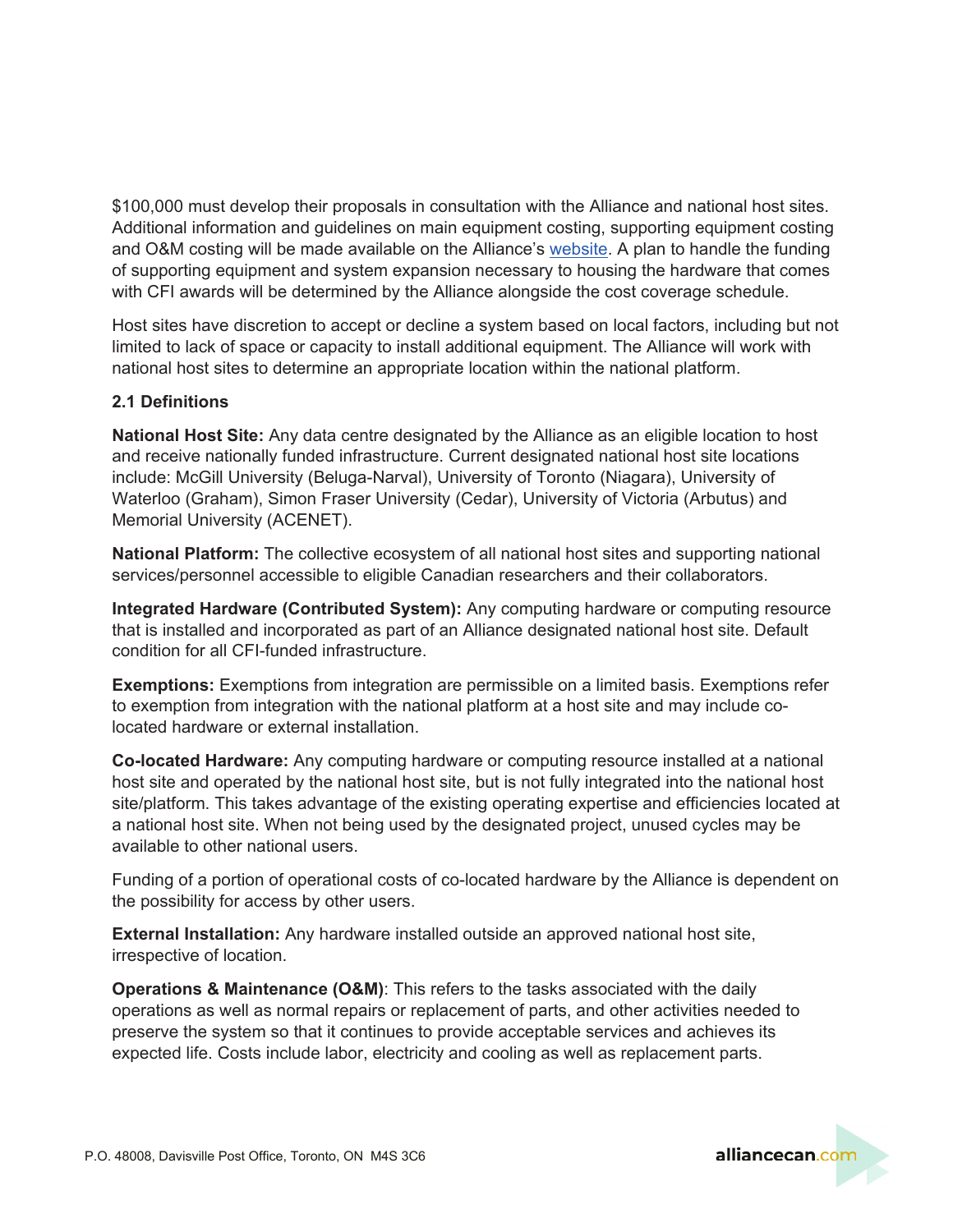Warranties are expected to be part of the capital. Further guidance on decommissioning costs will be determined.

# **2.2 Proposed Integration Policy Guidance:**

The CFI expects ARC infrastructure to be integrated into the national ARC platform, via processes facilitated by the Digital Research Alliance of Canada (the Alliance). As a key principle, such ARC infrastructure normally includes systems or resources such as the following:

- capacity or throughput computing;
- capability computing supporting tightly coupled, fine-grained applications;
- shared memory systems;
- systems supporting very large memory requirements;
- high performance storage;
- long-term storage;
- cloud computing;
- computing using specialized accelerators including GPU, CPU and others;
- high performance visualization systems; and,
- systems suitable for computational steering and interactive use.

This condition for integration will be imposed upon ARC infrastructure requests of \$100,000 and above. Therefore, an institution wishing to request ARC infrastructure from the CFI is advised to develop its proposal in consultation with the Alliance, who will make publicly available information and guidelines on the process, costs, and information for each national host site, as available.

Institutions may request an exemption from integration only for specific reasons (see section 4.2). These requests will be assessed by the Alliance and will be granted only under strong and clear value to both the research project and the national platform.

The Alliance will assume responsibility for contributing a portion of O&M funding of integrated and co-located infrastructure, with the requirement that infrastructure capacity will be made available for national researchers when not in use by the project team. Cost coverage for O&M will be dependent upon criteria to be developed, and published by the Alliance. Sources of funds are expected to be identified in inter-institutional agreements and would minimally include the Alliance and institutional funds.

The following table provides an overview of the different scenarios of contributed systems and respective cost coverage for national host sites' operational expenses:

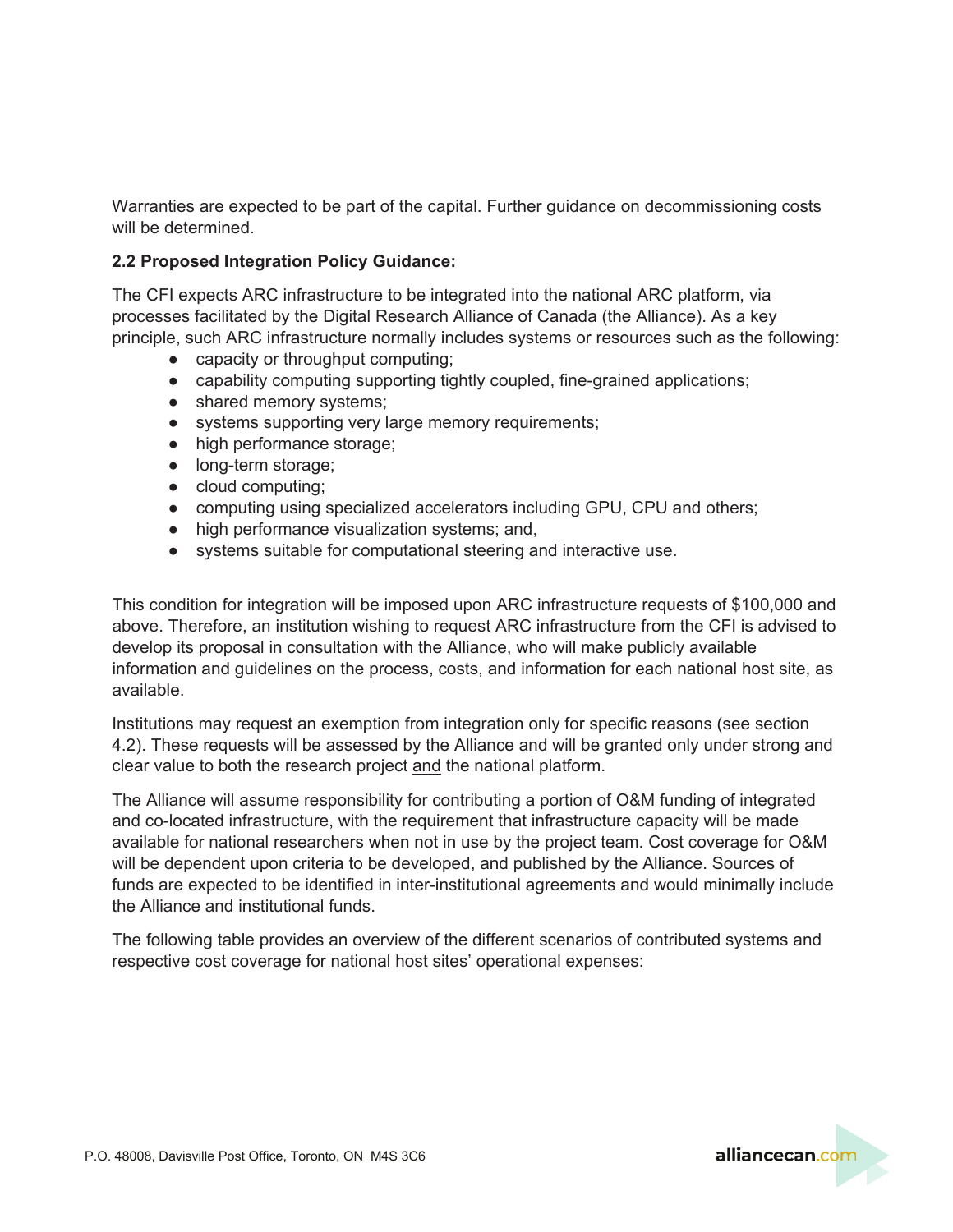#### **Table 1**

|                                                                             |                                                                            | Alliance Cost Coverage*                                                                                                                       |                        |
|-----------------------------------------------------------------------------|----------------------------------------------------------------------------|-----------------------------------------------------------------------------------------------------------------------------------------------|------------------------|
| <b>Contributed System</b>                                                   | Location                                                                   | Power / Other O&M                                                                                                                             | <b>Technical Staff</b> |
| <b>Integrated Hardware</b><br>(usable by national<br>users)                 | <b>National Host</b><br>Site                                               | Cost coverage<br>dependent upon<br>criteria to be<br>developed by the<br>Alliance in<br>consultation with<br>host sites and<br>stakeholders.  | 100%                   |
| Co-located Hardware<br>(not integrated,<br>accessible to national<br>users) | <b>National Host</b><br><b>Site</b>                                        | Cost coverage<br>dependent upon<br>criteria to be<br>developed by the<br>Alliance, in<br>consultation with<br>host sites and<br>stakeholders. | Negotiated             |
| External Installation (i.e.<br>a stand alone system)                        | Any location not<br>designated as a<br><b>National Host</b><br><b>Site</b> | $0\%$                                                                                                                                         | $0\%$                  |

**\* This reflects the Alliance coverage of host site expenses. The Alliance's provision of funds will be based on criteria to be determined by the Alliance, in consultation with host sites and stakeholders. Project teams should be prepared to manage the operational expenses associated with the project should this criteria not be reached. In such a case, host sites are expected to have 100% of their costs reimbursed by project teams.**

## **3) ROLES AND RESPONSIBILITIES**

**CFI**

The CFI will remain independent in its funding competitions, specifications and responsible for its programming. The institutions will apply to CFI programs and may include computing requests as part of their proposals. It is recommended that researchers develop their computing

alliancecan.cor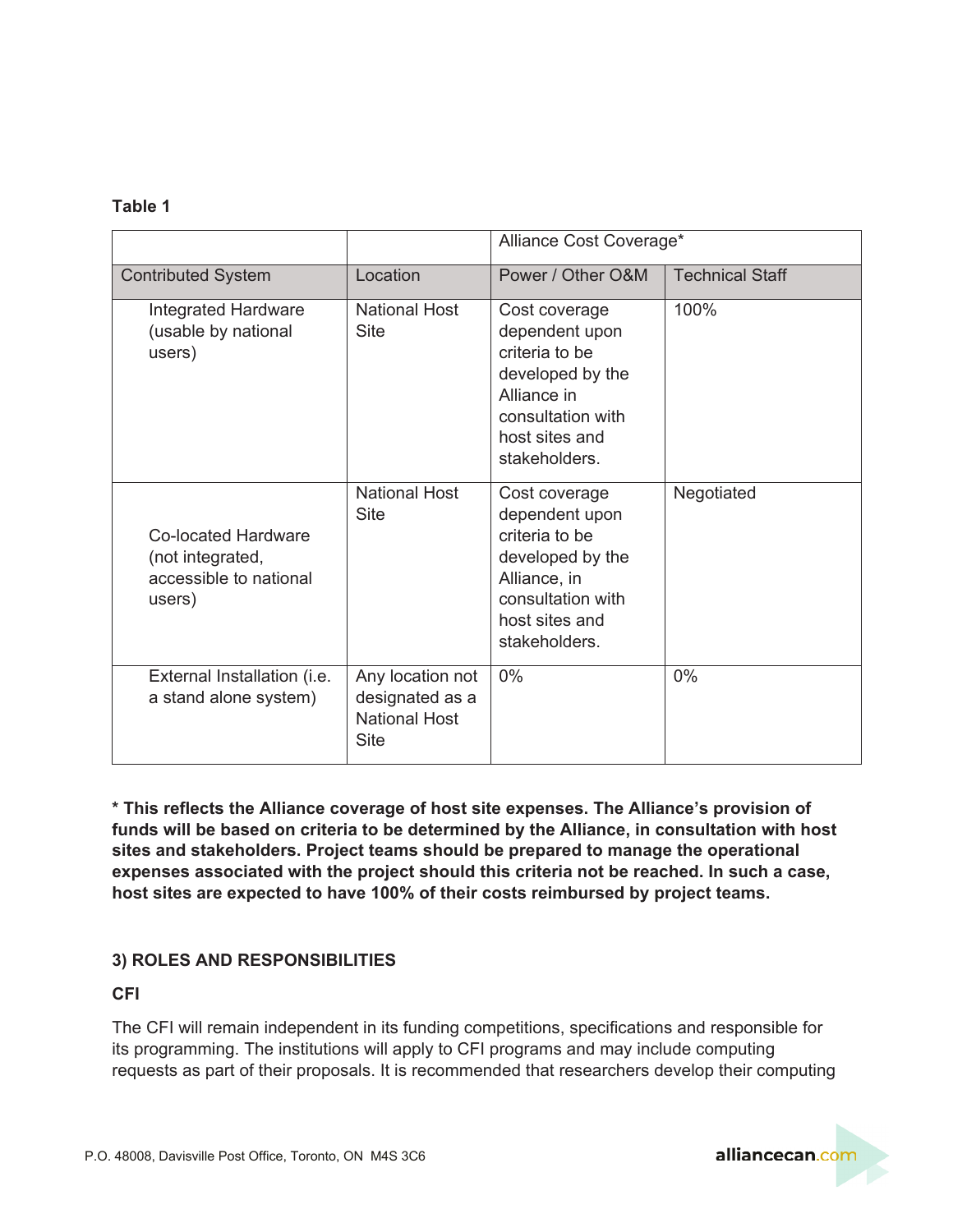request in consultation with the host sites and the Alliance, as appropriate (e.g., to include general cost categories and ranges within their project proposal).

## **Alliance**

The Alliance will be the central hub to facilitate the integration of successful ARC infrastructure projects. For successful projects with conditions for contribution of ARC infrastructure, the Alliance will provide coordination with the most appropriate host site. The Alliance will be responsible for assessing the integrations and the exceptions (see below), the negotiation of the institutional agreements, and providing O&M support as per the negotiated terms of the agreement. Final individual infrastructure consultations (specific technology, locations, etc.) and assessments of exemption requests will take place after projects are deemed meritorious by the CFI. The Alliance, in consultation with the host sites, will develop a process to facilitate project budgeting, i.e. a catalogue of infrastructure and other expense categories may be provided to assist institutions in the development of their proposals in advance of submission to the CFI.

The Alliance will support the O&M costs of integrated systems within the broader mandate of supporting national host site operations. The Alliance is expected to cover a portion of operational expenses associated with contributed systems commensurate with contribution to the national platform, on criteria to be determined. The Alliance may cover operational expenses associated with power costs, operational FTE support and ongoing maintenance, where appropriate.

Funding sources will include minimally the Alliance, CFI, and institutional sources. Awarded CFI projects will be provided funding for the infrastructure by the CFI. The Alliance will institute a cost recovery scheme to support the O&M costs, to be based upon criteria to be determined, to ensure that national funding aligns with national contribution. The Alliance will work with institutions and project leaders to determine their expected cost to integrate or co-locate at a national site.

## **Recipient Institutions**

Successful institutions must enter into institutional agreements with the Alliance and the host site that will lay out O&M cost coverage. The IOF provided by the CFI can be used to cover cost recovery expenses as determined by the Alliance. Identification of an appropriate host site will be made through consultation with the institution, the Alliance and host sites in order to align with project goals.

#### **National Host Sites**

Host sites will have jurisdiction over whether the integrated equipment will be installed and managed within its site. If not accepted at one national host site, the Alliance will work to identify an alternative, appropriate national host site. Once accepted by a site, the national host site will be responsible for working with the recipient institution to procure and install the desired infrastructure. Host sites will provide operational management of the integrated infrastructure.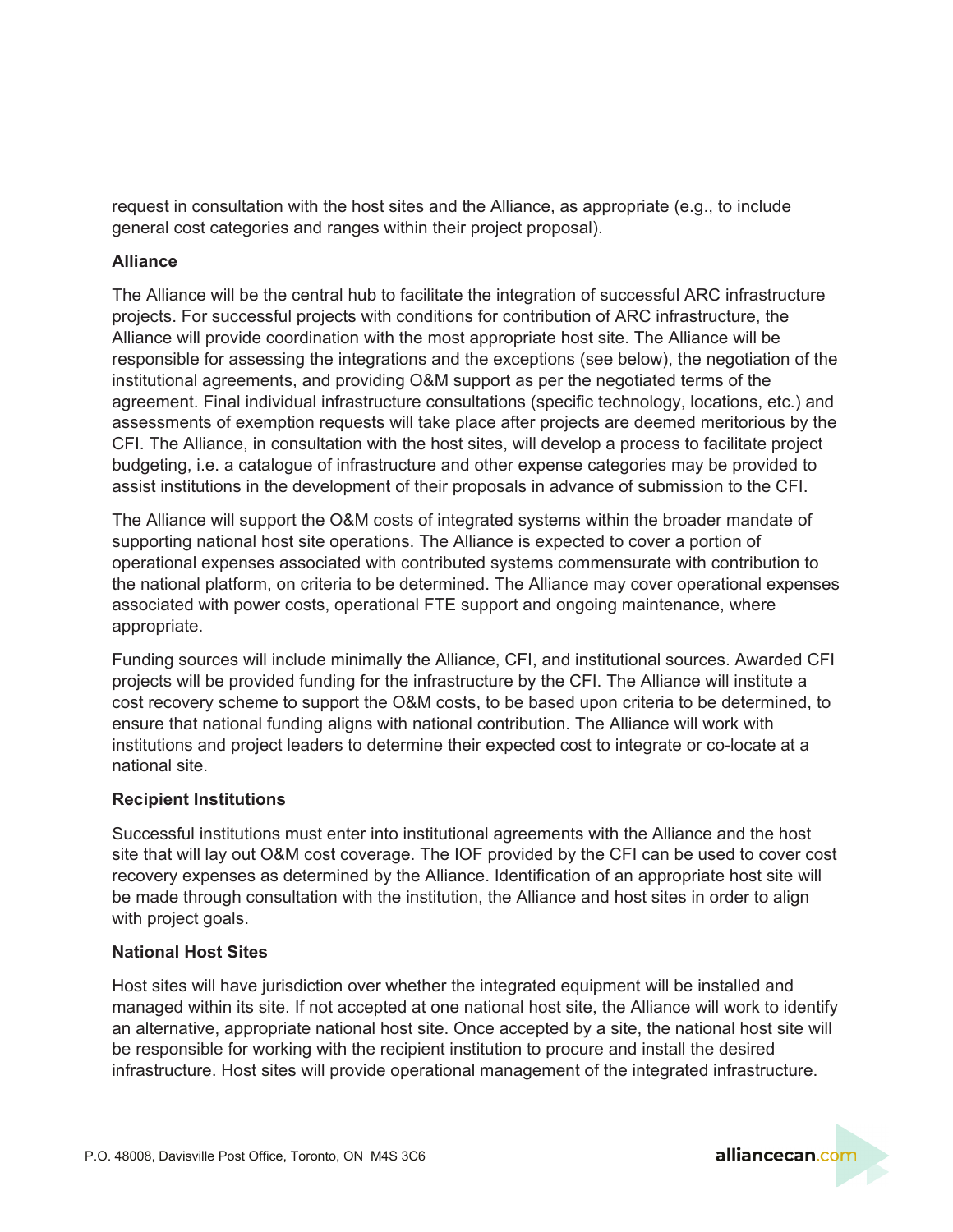Host sites will house the equipment and may also advise on the technical aspects of the project. If the equipment cannot be installed within the national platform, an exemption recommendation will be provided by the Alliance to the CFI, to waive the condition (see Section 4.3 Exemption Requests).

# **4. PROCESS**

## **4.1 Pre-award Consultation Stage**

Applicant institutions should consult with the Alliance and host sites the relevant expenses to budget for operating costs, as per the requirements outlined in this document and other Alliance and national host sites' information and guidelines as available.

#### **4.2 Successful Projects not Seeking Exemptions**

For successful projects, CFI will continue to include the requirement to integrate ARC components into a national host site and will request a mandatory consultation with the Alliance. There may be projects which request partial integration/exemption, and the process to assess these requests will be made parallel to those requesting full exemptions.

Institutions will be required to consult with the Alliance, as the point of contact with host sites, on procurement and integration of their ARC equipment to the national system. If a request for exemption is made, a technical assessment will be conducted (see below).

Project teams, institutions, the host sites/eligible data centres, and the Alliance will work together to determine the following:

- Infrastructure and operating requirements;
- Location of the contributed system;
- Project timeframe and preparation for procurement work, if applicable; and
- Confirmation of costs based on finalized requirements.

An institutional agreement between the Alliance, the host site or data centre, and the institution for the installation of the infrastructure will be implemented and will outline priority access to the required infrastructure for a defined time period. Standard agreement templates will be made available where the Alliance will further define O&M funding arrangements and processes for contributed systems.

## **4.3 Exemption Requests**

The expectation is that all infrastructure requests above \$100,000 funded through the CFI will be integrated within the national platform. This expectation will be monitored by the CFI, in collaboration with the Alliance. Infrastructure under \$100,000 may be integrated upon request, though this is not mandatory.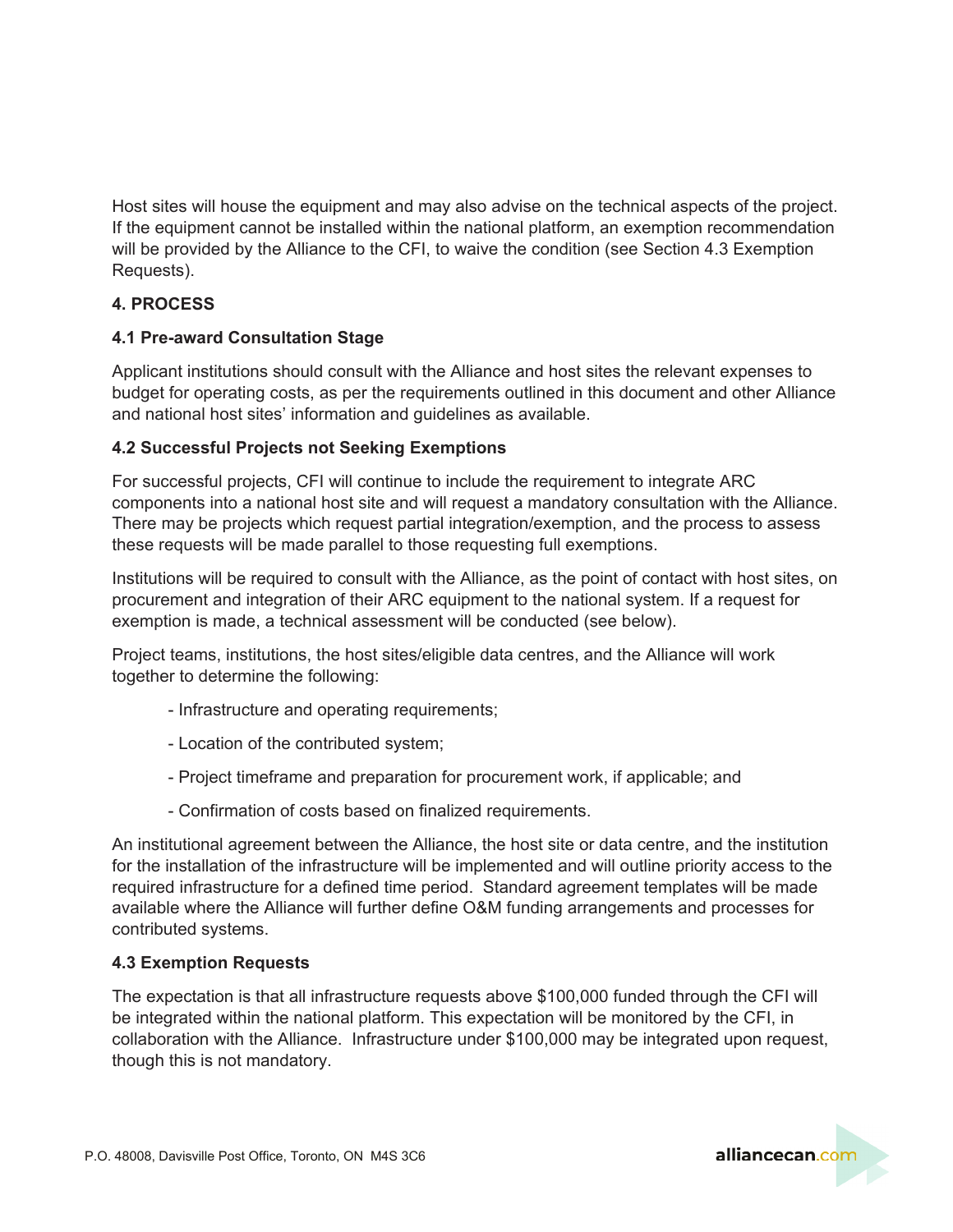Exemptions will be assessed on a request basis only and will only be considered for successful projects. A list of exemptions and criteria will be maintained and made publicly available by the Alliance.

The following would be considered potential grounds for exemption to the integration requirement:

1) The researcher(s) require physical or administrator level access to the infrastructure (e.g. test beds);

2) There is a need to have the computing and the data acquisition in close proximity to reduce the latency in the data transfer;

3) The research uses or generates confidential data or sensitive data (i.e., health data, Indigenous data, etc.) and data privacy cannot be reasonably guaranteed on the ARC platform;

4) A requirement to use the system for in-person training that cannot be conducted virtually;

5) All host sites within the national platform are unable to install the compute equipment for technical reasons (e.g. technology incompatibility, lack of physical space, power or cooling).

Once CFI projects have been deemed meritorious, CFI will provide a list of projects to be integrated and projects requesting exemption to the Alliance.

Any recommended exemptions will have to be endorsed by the Alliance.

## **4.4 Decision on Accepted Exemption Requests**

For successful projects requesting exemption from integration, a technical committee constituted by the Alliance will assess these requests.

The committee will be responsible for assessing the project exemption requests and determining whether the grounds for exemption from integration are sufficient.

Time periods will be defined for this process, to facilitate timely contribution agreement finalization by CFI. Host sites will be actively engaged in order to ensure that the technology can be appropriately integrated or, in the case of co-hosting, that space is available.

If an exemption is recommended by the technical committee, the recipient institution, the project team and the Alliance will explore potential co-location within a national host site, to leverage the expertise and experience in compute management and operations;

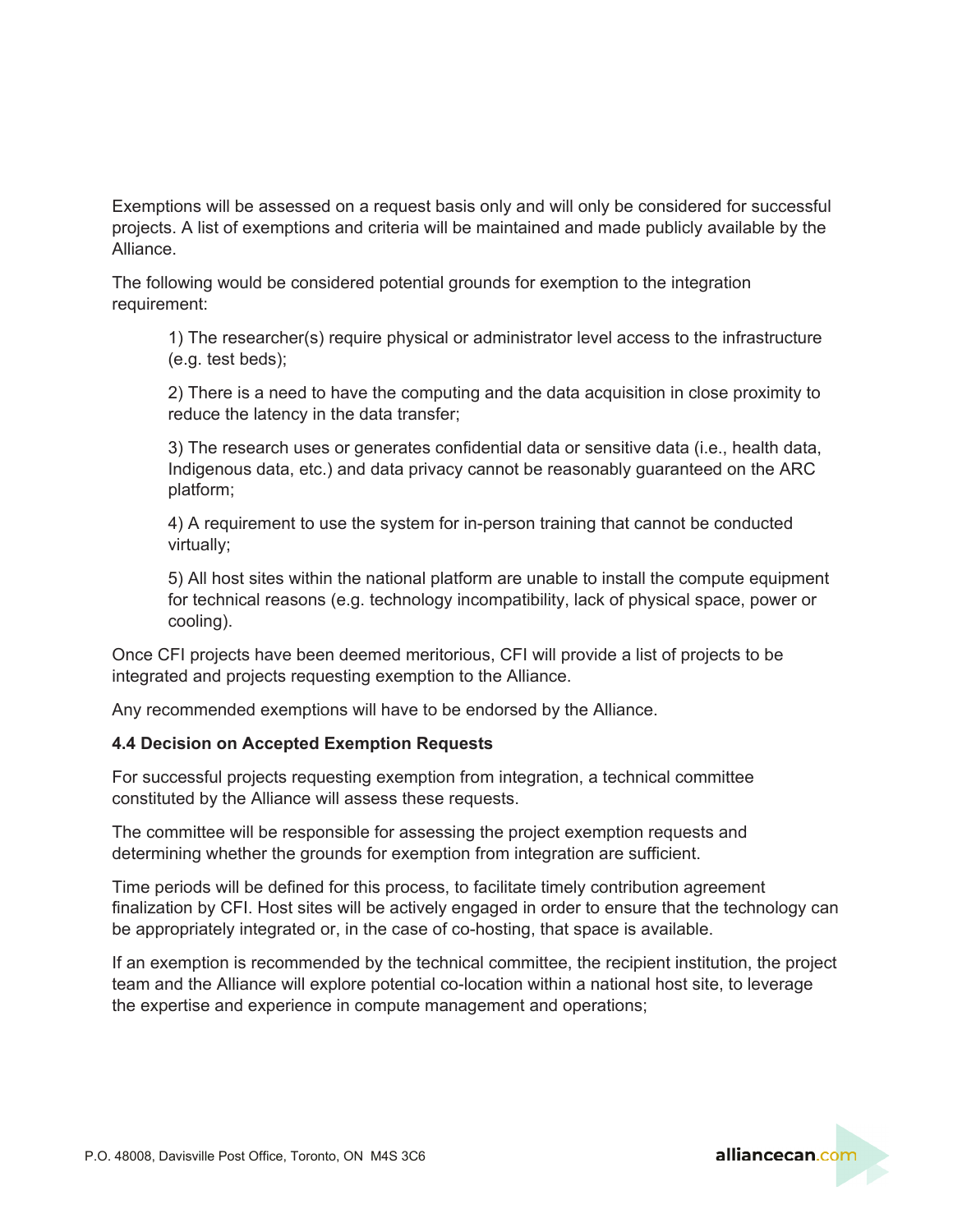## **4.5 Notifications**

The Alliance will provide written notification of the final decision on integration exemptions to the CFI and to the recipient institution, with a copy to the national host site or data centre where the infrastructure is expected to be hosted. For co-located systems, the institution will work with the agreed upon data centre and the Alliance to procure the infrastructure and access to the infrastructure.

In the case of co-location, the recipient institution will sign an institutional agreement with the national host site or data centre and the Alliance, including the outline for priority access to the required infrastructure for a defined time period, and the operational expectations of the project team and the Alliance.

If co-location is not possible, CFI expects that the recipient institution and the project team will locate the infrastructure at a regional/local IT data centre that can provide professional support and environment for the system.

## **4.6 Institutional Agreement**

The Alliance will manage the institutional agreement to monitor compliance with its terms and conditions on inter-institutional transfers. If funds are transferred to the host site by the recipient institution, a copy of the signed institutional agreement must be sent by the recipient institution to the CFI prior to finalization.

After the completion of the research project or five years, should the institution desire continued access to the system, they will be expected to support the ongoing operations and maintenance of the system in order to maintain priority access to it.

The Alliance, collaborating with host sites and recipient institutions, will ensure compliance and support of institutional agreements from pre-integration to post-integration providing an "end to end" experience in executing this policy guidance.

## **5. Life-Cycle and Decommissioning**

Operations of contributed systems installed prior to March 31, 2022 are eligible for MSI funding until March 31, 2022.

The Alliance will issue a subsequent policy statement outlining whether and what portion of an existing contributed system operations will be covered after March 31, 2022.

Current policies and agreements for end-of-life and decommissioning of research equipment are expected to remain in effect until such national-level standards have been established by the Alliance, in coordination with the national host sites. For contributed systems located at host sites, costs associated with decommissioning may be covered by the Alliance should such systems contributed cycles to national users.

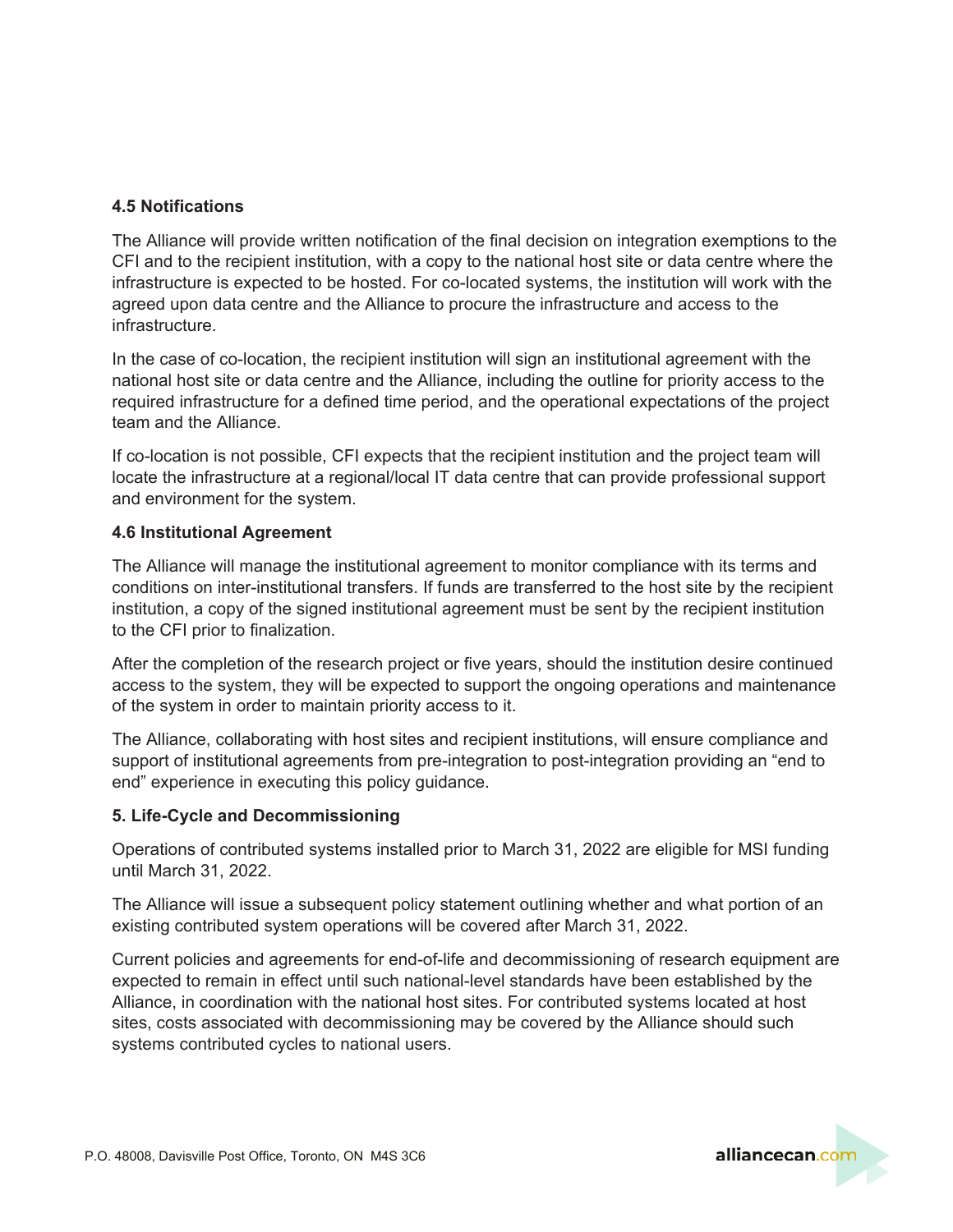## **CONCLUSION**

The CFI and the Alliance will cooperate and maintain these policies and procedures. Updates will require the agreement of both organizations and national host sites and will be prepublished for consultation for a period of no less than 15 days, prior to the finalization of changes. CFI and the Alliance will post and maintain up to date policies on their website and proactively communicate the policy and its requirements to all interested and implicated parties. CFI will update its Policy and Program Guide, as appropriate.